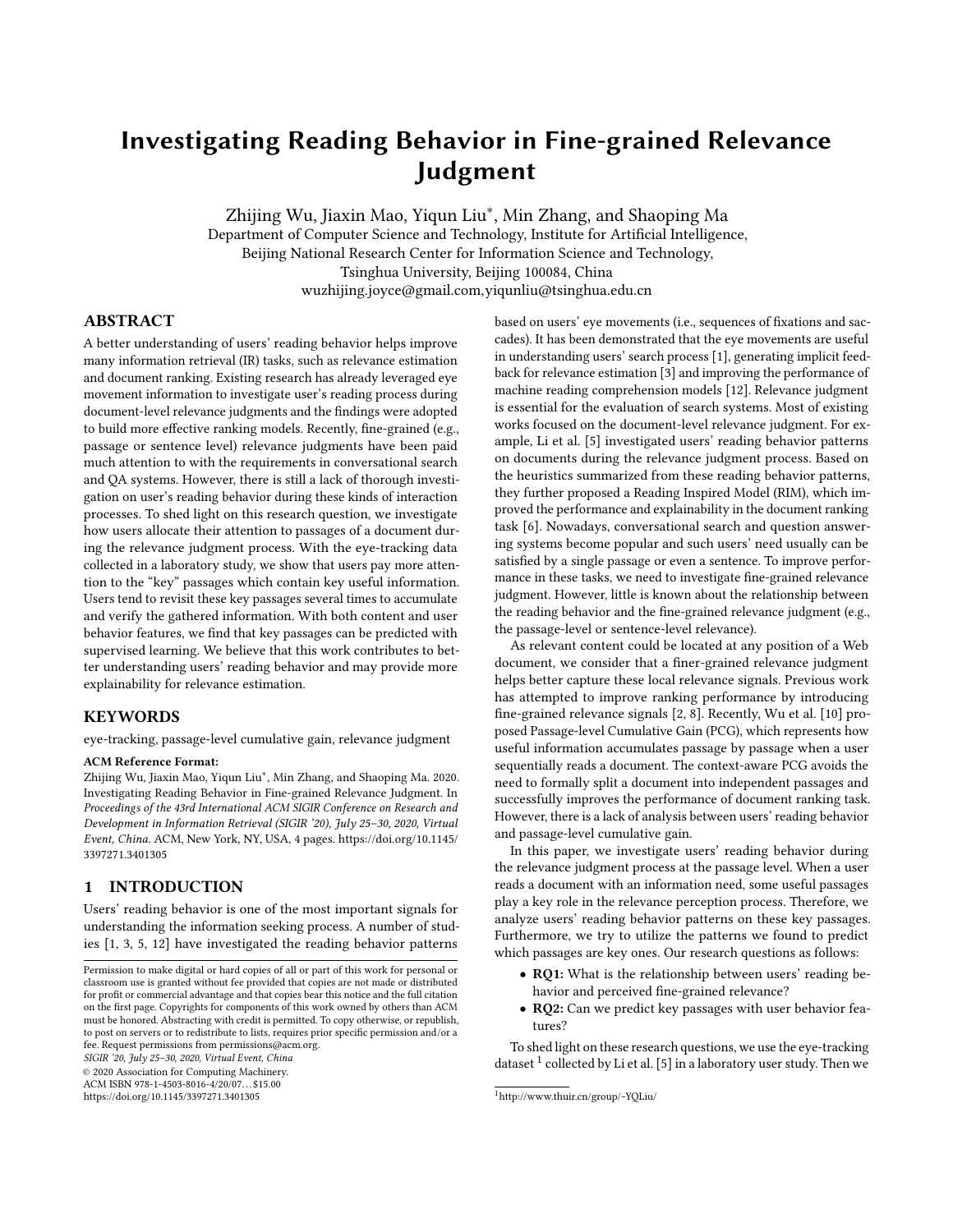Table 1: Statistics of our dataset.

<span id="page-1-0"></span>

|    |    |     | #Tasks #Documents #Passages #PCG annotations |
|----|----|-----|----------------------------------------------|
| 14 | 56 | 513 | 1.539                                        |

collect annotations of passage-level cumulative gain for documents in this dataset according to Wu et al. [\[10\]](#page-3-8). To answer RQ1, we analyze the distribution and transition of eye movements. Furthermore, we define key passage prediction as a binary classification task and demonstrate the effectiveness of features extracted from implicit and explicit feedback of users.

The remainder of this paper is organized as follows. We review related work in Section 2. Then in Section 3, we introduce the dataset we used. Section 4 describes the reading behavior patterns and the prediction model to address our research questions. In Section 5, we conclude this paper and suggest directions for future research of this work.

## 2 RELATED WORK

There are many existing studies focusing on users' reading behavior. Buscher et al. [\[1\]](#page-3-1) examined the relationship between eye movement measures and user-perceived relevance. They further showed that gaze-based feedback is very useful in improving the quality of Web search. Gwizdka [\[3\]](#page-3-2) utilized eye movement patterns to better understand the cognitive processing of text documents at different degrees of relevance. Zheng et al. [\[12\]](#page-3-4) investigated how human reads and allocates their attention during reading comprehension processes. Based on features extracted from user behavior, they significantly improved the performance of MRC models. Recently, Li et al. [\[6\]](#page-3-5) improved the performance and explainability in the document ranking task based on users' reading behavior patterns summarized by Li et al. [\[5\]](#page-3-3). These studies reveal the potential and wide application of reading behavior.

Fine-grained relevance judgments have also drawn much attention in recent studies. [\[11\]](#page-3-9) provided a detailed analysis of how passage-level relevance signals determine the relevance judgment of the whole document. Wu et al. [\[10\]](#page-3-8) proposed context-aware passage-level cumulative gain and demonstrated its effectiveness in improving the performance of document ranking task. Compared to these studies, our work focuses on the relationship between users' reading behavior and fine-grained relevance judgments.

## 3 DATASET

We use the eye-tracking dataset collected by Li et al. [\[5\]](#page-3-3) in a laboratory user study, which includes search tasks, documents, eyetracking data, and highlighted text. There are 15 search tasks and 60 documents in this dataset. Participants were required to highlight the relevant texts and make relevance judgment for documents with respect to the corresponding search intent. Their eye movements during reading the documents were recorded by an eye-tracker. Each document was annotated by 7 or 8 participants.

We further collect annotations of the passage-level cumulative gain (PCG) for each document according to Wu et al. [\[10\]](#page-3-8). We use a four-grade PCG judgment scale to annotate the PCG labels (0: no gain, 1: low gain, 2: moderate gain, 3: high gain). PCG labels of a document *d* can be described as a sequence  $G_d = \{g_1, g_2, ..., g_n\},\$ 

<span id="page-1-1"></span>Table 2: Distributions of document-level cumulative gain (DLCG) and passage-level cumulative gain (PCG). The Avg. #P and Avg. #W mean the average number of passages and words within documents.

| Document-level |            |            |           | Passage-level |            |
|----------------|------------|------------|-----------|---------------|------------|
| <b>DLCG</b>    | Proportion | Avg. $\#P$ | Avg. $#W$ | <b>PCG</b>    | Proportion |
|                | 0.214      | 9.6        | 466       | 0             | 0.402      |
|                | 0.196      | 7.9        | 532       |               | 0.193      |
| 2              | 0.089      | 9.0        | 508       | 2             | 0.140      |
| 3              | 0.500      | 9.5        | 464       | 3             | 0.265      |

where  $n$  is the number of passages in  $d$  and  $g_i$  denotes the degree of gain that the user obtains from the first  $i$  passages of  $d$ . Therefore,  $q_n$  denotes the whole-document-level cumulative gain (DLCG) of d. We regard the i-th passage as a "key" passage if it satisfies  $g_i > g_{i-1}$ , which indicates that this passage contains key useful information and users' perceived gain increases after they read this passage. Noted that we set  $g_0$  to 0. The PCG annotations avoid the problem of how to aggregate relevance scores of independent passages to get document-level relevance. In this work, one search task (i.e., please find the story introduction of the film "Flirting Scholar") is excluded because we find that it's difficult to annotate the PCG in this search task. A paragraph is taken as a passage. For each document, we obtain three PCG sequences from three different annotators. We use the majority vote of the three annotators as the final PCG label. Krippendorff's  $\alpha$  [\[4\]](#page-3-10) for ordinal data is used to measure the inter-person agreement of PCG annotations, which is 0.844, indicating an almost perfect agreement level.

Statistics of the dataset $^2$  $^2$  are shown in Table [1.](#page-1-0) Table [2](#page-1-1) shows the distributions of DLCG and PCG annotations. 50% of documents in the dataset fully satisfy the information needs (i.e., DLCG = 3). 40.2% of passages contain no useful information, while 26.5% of passages fully satisfy the information needs of users. In the dataset, 17% of passages are key passages, meaning that users' perceived information gain gets increased after reading them.

## 4 RESULTS

#### 4.1 Analysis on Reading Behavior

To answer RQ1, we analyze the relationship between users' reading behavior and the passage-level cumulative gain by examining the fixation distribution and examination sequence. We also analyze users' explicit feedback (i.e., highlighting behavior) to better understand the relationship.

4.1.1 Fixation Distribution. Based on the eye-tracking data, we analyze users' eye fixations, during which users' eyes land on an object and remain relatively stationary for a brief period of time. The number and duration of fixations have been regarded as effective implicit feedback for improving document ranking. We calculate the average number and duration of fixations on each word within the non-key and key passages, respectively. Their distributions are shown in Figure [1.](#page-2-0) In non-key passages, there is 0.18 fixation on each word on average. The total fixation duration per word is 55.4 milliseconds. In key passages, the average number of fixations is

<sup>2</sup>The PCG labels for this dataset is now available at<http://www.thuir.cn/group/~YQLiu/>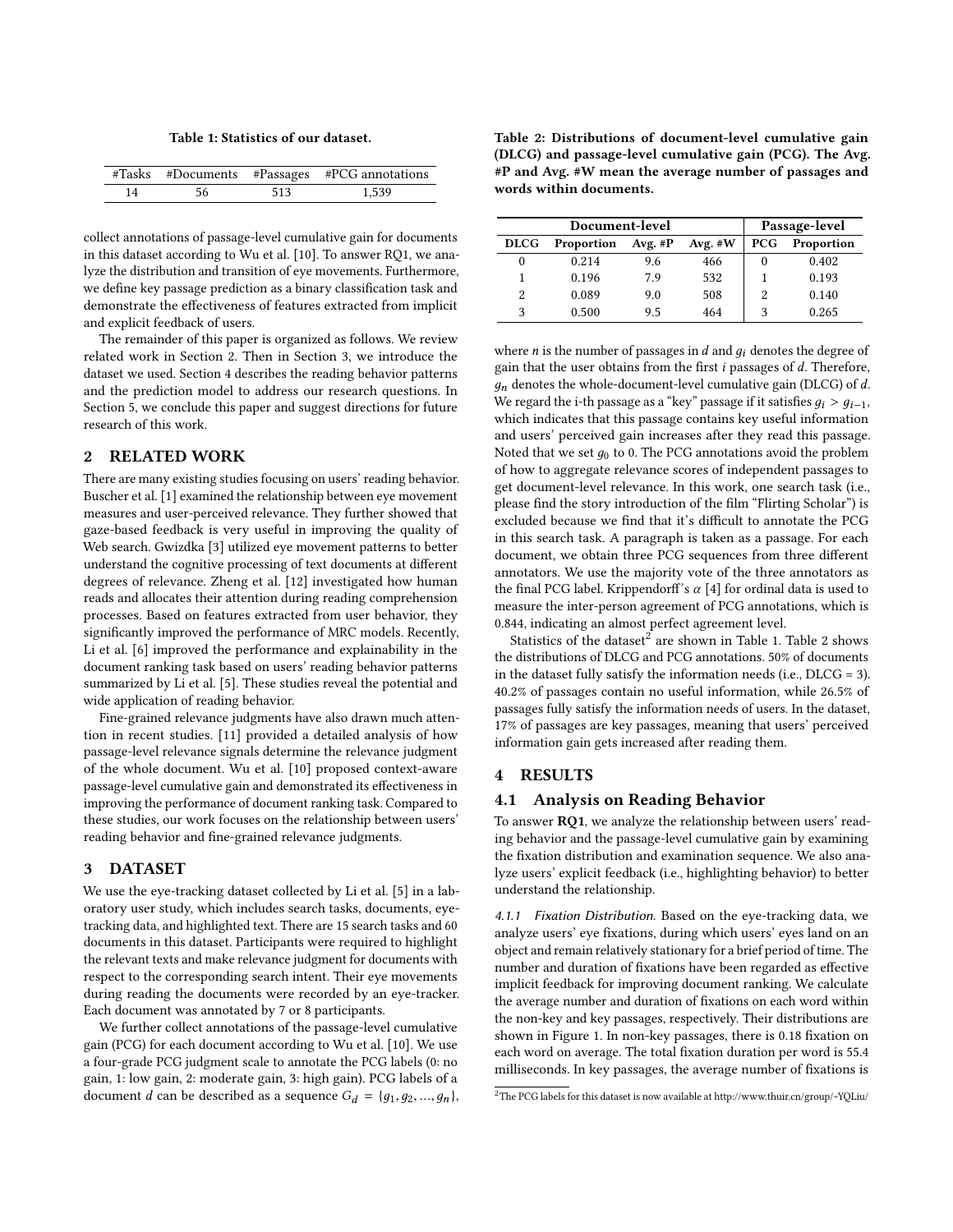<span id="page-2-0"></span>

Figure 1: The average number of fixations and fixation duration on each word within non-key (is\_key=0) and key (is  $key=1$ ) passages. The differences between the non-key and key passages are statistically significant at  $p < 0.01$ , using two-tailed t-test.

<span id="page-2-1"></span>

Figure 2: Distributions of reading transitions among passages with different PCG labels.

0.23 and the duration is 77.5 milliseconds. An independent twotailed t-test is performed to detect the significance of differences between non-key and key passages and shows that their differences are both statistically significant. The above observations illustrate that key passages attract more attention from users during the relevance judgment process. Users obtain useful information by reading these passages and their perceived gain gets increased.

4.1.2 Examination Sequence. To further understand the temporal sequence of users' reading behavior, We analyze the fixation transitions among passages. We divide the transition behavior into three categories according to McDonald and Shillcock [\[7\]](#page-3-11): 1) Forward: users' fixations go to the next passage; 2) Regression: users' fixations go to the previous passages 3) Skip: users skip some passages and read posterior passages. Figure [2](#page-2-1) shows the distributions of reading transitions. For example, "0.578" in the figure means that after users read the no-gain passages (i.e., PCG=0), 57.8% of the transitions are forward transition. We observe that when the information need is not fully satisfied (i.e., PCG<3), users tend to continue reading new passages to accumulate more useful information. As the cumulative gain increases, users may want to verify the gathered information, so they revisit previous passages more frequently. When they get enough useful information (i.e., PCG=3), 28.2% of the fixation transitions are regression transition.

We further analyze the transition behavior with key passages. We calculate the proportion of key passages in passages which are skipped by users, and in passages which are examined by users through forward, jump, and regression reading. The results are shown in Figure [4.](#page-2-2) For example, "0.844" in the figure means that during the reading process, 84.4% of the passages skipped by users are non-key passages. We find that the proportion of key passages

<span id="page-2-3"></span>

Figure 3: The average number and proportion of highlighted Chinese characters in non-key (is\_key=0) and key (is\_key=1) passages. The differences between the non-key and key passages are statistically significant at  $p < 0.01$  (two-tailed t-test)

<span id="page-2-2"></span>

Figure 4: Distributions of key passages in passages skipped by users, and in passages examined by users through forward, jump, and regression reading.

(i.e., 15.6%) in skipped passages is slightly lower than that in the document (i.e., 17%). However, the proportions of key passages in examined passages are all higher than 17%. During the reading process, key passages are revisited more times than skipped. We explain that why users revisit key passages more frequently than non-key passage is to verify the useful information.

4.1.3 Highlighting Behavior. In our dataset, after participants made the relevance judgment in the lab study of, they were asked to highlight the relevant parts of text that were helpful for the search task. To understand the relationship between users' explicit feedback of relevant parts and key passages, we compare the average number and proportion of highlighted Chinese characters in non-key and key passages, as shown in Figure [3.](#page-2-3) In the non-key passages, users highlighted 13.8 characters as relevant text on average, which are 16.8% of all characters. In the key passages, the average number of highlighted characters is 45.9 and the proportion is 39.8%, which is higher than that in non-key passages. The differences between non-key and key passages are both statistically significant using an independent two-tailed t-test. It shows that users find more useful information in key passages.

4.1.4 Summary. In this section, we investigate the relationship between users' reading behavior and fine-grained relevance judgment. To answer RQ1, our findings are as follows: 1) Users pay more attention to and highlight more relevant text in the key passages, which contain key useful information; 2) Users tend to continue reading new passages to accumulate more useful information when they are not fully satisfied; 3) Users choose to revisit key passages frequently to accumulate and verify the gathered information.